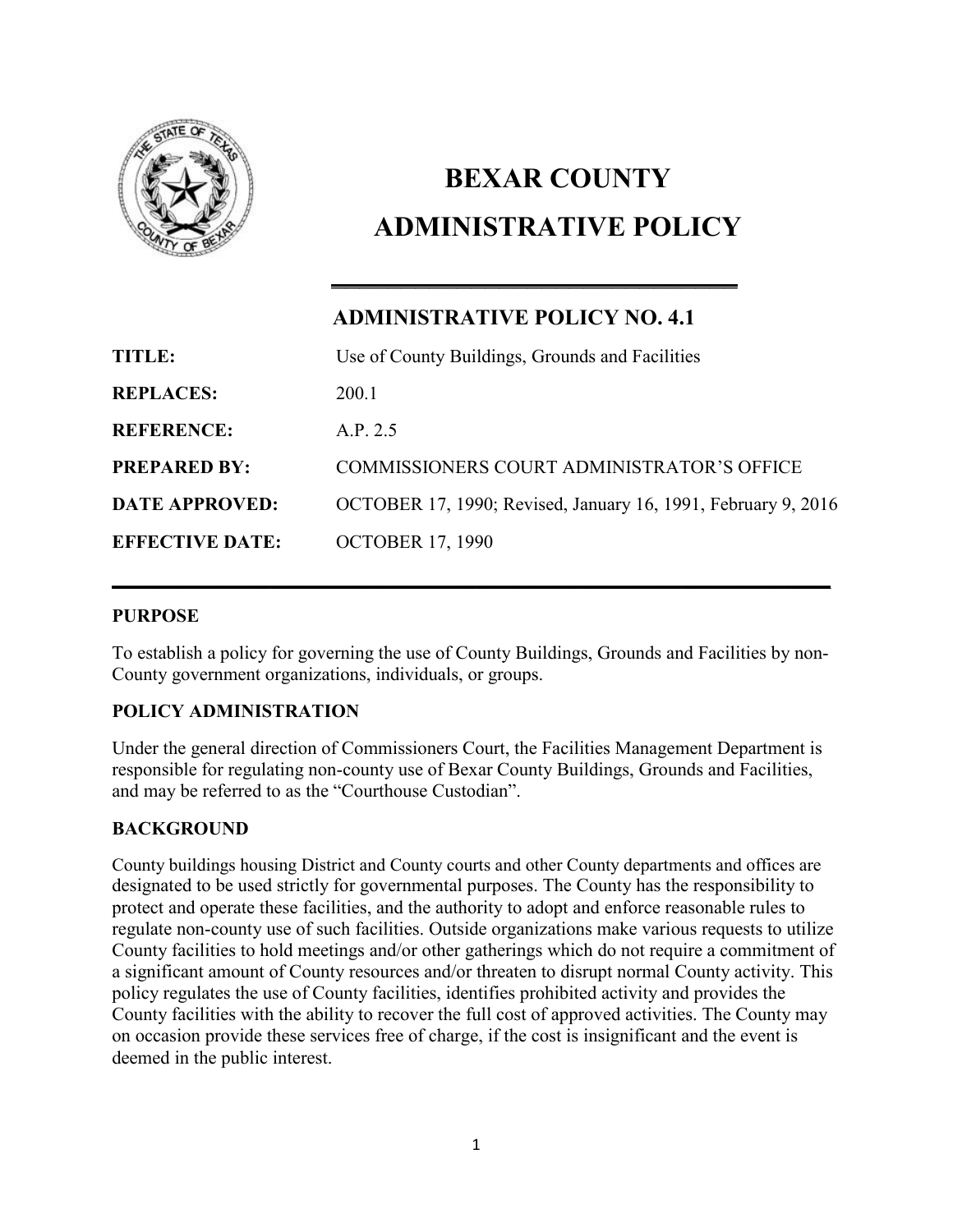# **PROPERTIES AFFECTED**

Applicable to all County properties (leased or owned), including the Bexar County Justice Center, Bexar County Courthouse, Forensic Science Center, Vista Verde Building, Paul Elizondo Tower, Federal Reserve Building and all other facilities with the exception of parks, community centers which have their own policy.

# **POLICY**

County facilities may be used by outside individuals, groups, or organizations (non-profit, charitable, civic organizations, local community groups, etc.) for the purpose of meetings and other activities, as long as those activities are not prohibited herein; do not interfere with access to the public; are not disruptive to official County business; do not interfere with the required workflow performed by County employees; or damage any property. In the event any activity approved under this policy is of a significant nature, where it will involve the utilization of County staff and/or resources, the applicant will be required to pay in advance all charges as determined by the Facilities Management Department. This would apply in those instances where the requesting organization desires the use of County staff to operate equipment; rearrange/move furniture; provide security or janitorial services; and other special services.

Any person or organization desiring to use any County facilities, which includes courtyards and property immediately surrounding said County-owned facilities, must file written request with the Facilities Management Department fifteen (15) days prior to the activity, with a determination to be made within five (5) working days of said application. The written request shall contain the following information:

- (1) Full names, mailing addresses, and telephone numbers of the applicant; the organization sponsoring the proposed activity; and the individual(s) responsible for supervising the activity.
- (2) A description of the proposed activity, including the date and time during which it is to be conducted; and the number of persons to be involved.

### Photographs or filming for news, advertising, or commercial purposes.

Photographs or filming may take place in facilities under the jurisdiction of Facilities Management only with the Director's consent. Except where security regulations apply or a court order or rule prohibits it, photographs or filming for news purposes may be taken in entrances, lobbies, foyers, corridors, or courtrooms when used for public meetings. Photographs and filming for advertising and commercial purposes is prohibited.

### Preservation of property

The following activities are strictly prohibited: The improper disposal of rubbish on County property; the willful destruction of or damage to County property; the theft of County property; the creation of any hazard on County property to persons or things; the throwing of articles of any kind from or at a building or the climbing upon statues, or any part of the building.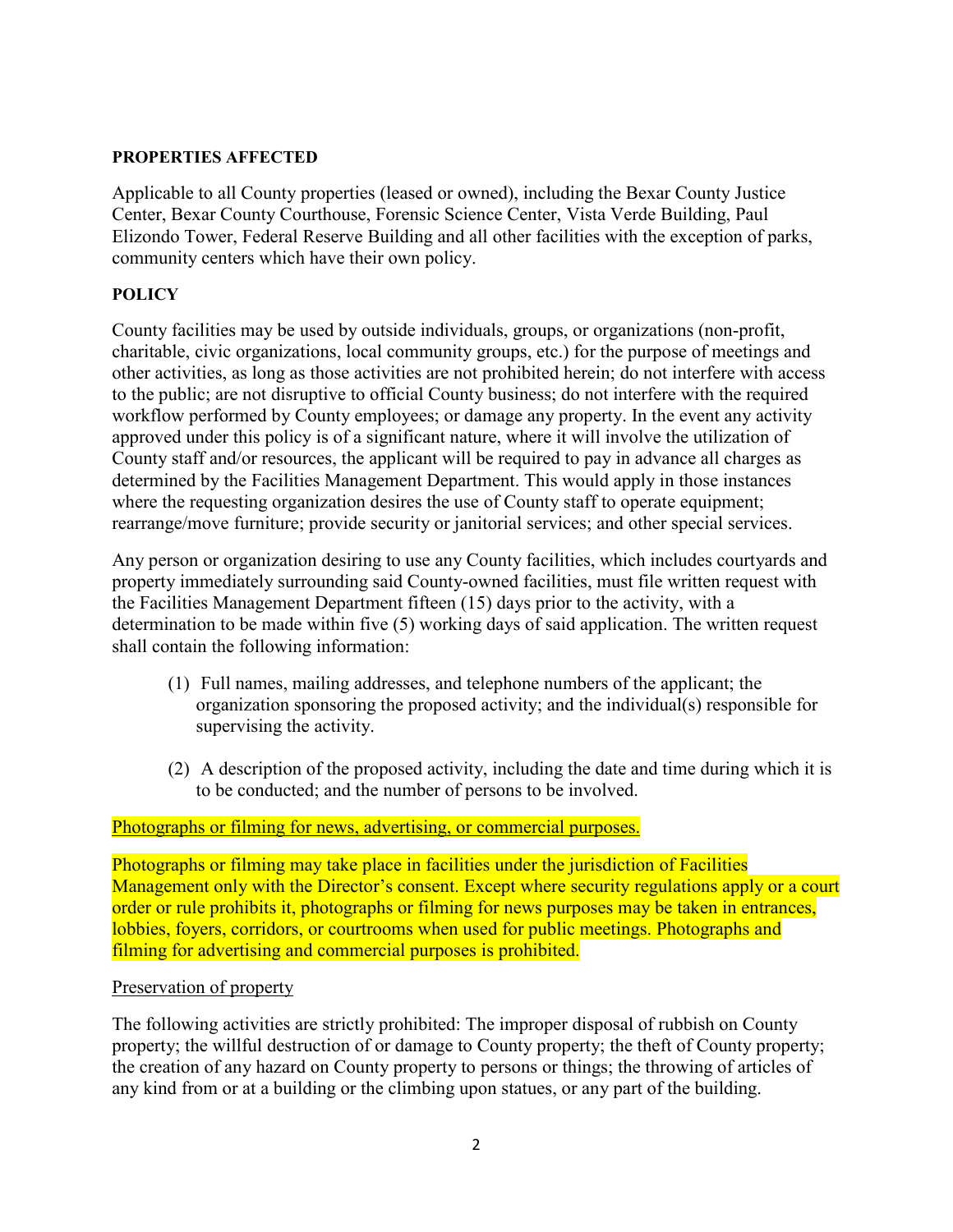# Activity Prohibited in all County Buildings

Political speeches and demonstrations including the distribution of leaflets, picketing, sit-ins, protest marches, and similar activities are strictly prohibited and will not be conducted in any County building.

The solicitation of any items or events, including signatures, or the distribution of materials, such as pamphlets, handbills, or flyers is strictly prohibited in any County building unless conducted as part of authorized County department activities.

Any person or organization proposing to conduct the above mentioned activities outside of County buildings, but on County property, shall first obtain a permit from the Facilities Management Department.

### Disturbances

Any loitering, disorderly conduct, or other conduct which creates loud or unusual noise or a nuisance; or which unreasonably obstructs the usual use of entrances, foyers, lobbies, corridors, offices, elevators, stairways, or parking lots; or otherwise impedes and/or disrupts the performance of official duties by County employees; or prevents the general public from obtaining the governmental services provided on the property in a timely manner, is prohibited.

# Dogs and other animals

Dogs and other animals, except service animals , seeing eye dogs, other guide dogs, and animals used to guide or assist handicapped persons, shall not be brought upon County property for other than official purposes.

### Weapons

No person on County property shall carry or possess unauthorized firearms, pursuant to Subchapter H, Chapter 411, Government Code and Section(s) 30.06 and 30.07, Penal Code or other dangerous or deadly weapons.

### Fees

The Applicant shall pay for any additional building services required over and above the normal staff on duty for the date and time scheduled for the meeting and payment will be required three days in advance of the scheduled use of the facility. Those entities requesting use of Bexar County facilities for a commercial purpose will be required to execute a standard agreement for use (example attached) and furnish the required proof of insurance coverage.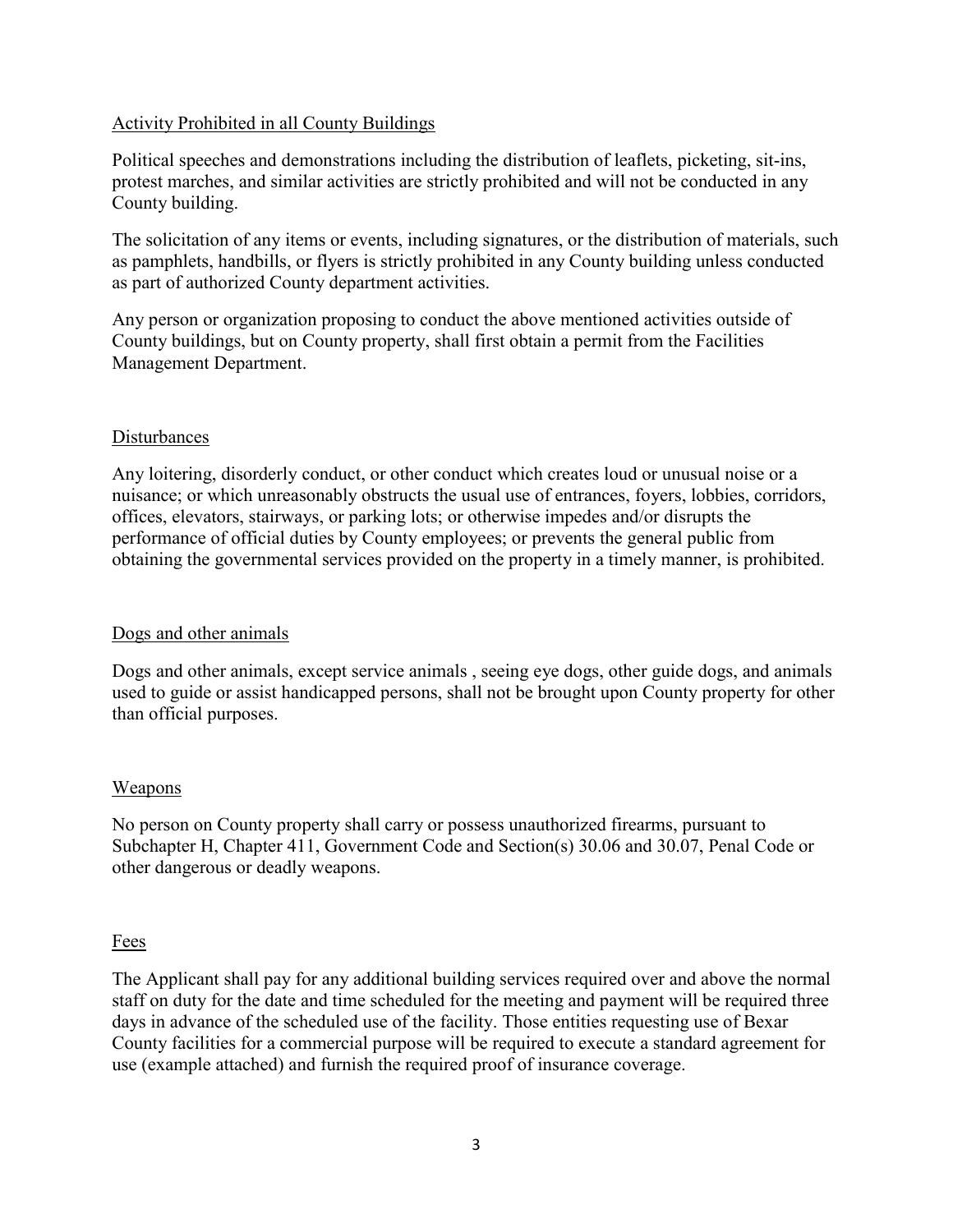# **Security**

After Hours events require security staffing. The level of security for the protection of County property may be recommended by the Deputy Chief of Courthouse security, at his/her discretion. Courthouse security will provide the additional personnel at an hour/officer rate established by the Deputy Chief of Courthouse Security.

# Space

A charge of \$ .02 cents per hour per square foot will be charged for the approved use of County space, unless waived by Commissioners Court/Courthouse Custodian (i.e. Central Jury Room (4500 sq. ft.) \$90.00/hour). The square foot per hour fee reflects full use and services of the space requested excluding security.

### Cleaning/Damage Deposit

A damage and clean-up deposit of \$200.00/day may be required, as determined by the Facilities Management Department. Extra maintenance personnel (County option/user requested) may be required by the County or furnished upon request at \$25.00 per hour/per person.

# **GENERAL**

This administrative policy shall not apply to those events sponsored and supervised by the County.

In consideration for the use of County property each organization or group agrees that it will pay for all damages to any property of the County resulting directly or indirectly from the conduct of any member, officer, employee, agent or guest of the organization or any of its invitees.

Each Applicant will agree that it will hold harmless and indemnify the County from and against any and all liability which may be imposed upon it, for any injury to persons or property caused by the organization or any person in connection with the meeting (Consent, Release, and Indemnity Form).

Future use of any County facilities by an organization or group, may be refused for infractions of any of the rules and regulations outlined in this administrative policy. The requesting organization shall also abide by the rules and regulations established for the particular facility they desire to use.

Use of some facilities may be subject to special conditions imposed by the department/elected official that office in the facility. Special conditions will be reviewed and approved/disapproved by the Director of Facilities Management.

Facilities may be reserved no more than 60 days in advance. The County reserves the right to cancel a reservation with 24 hour notice.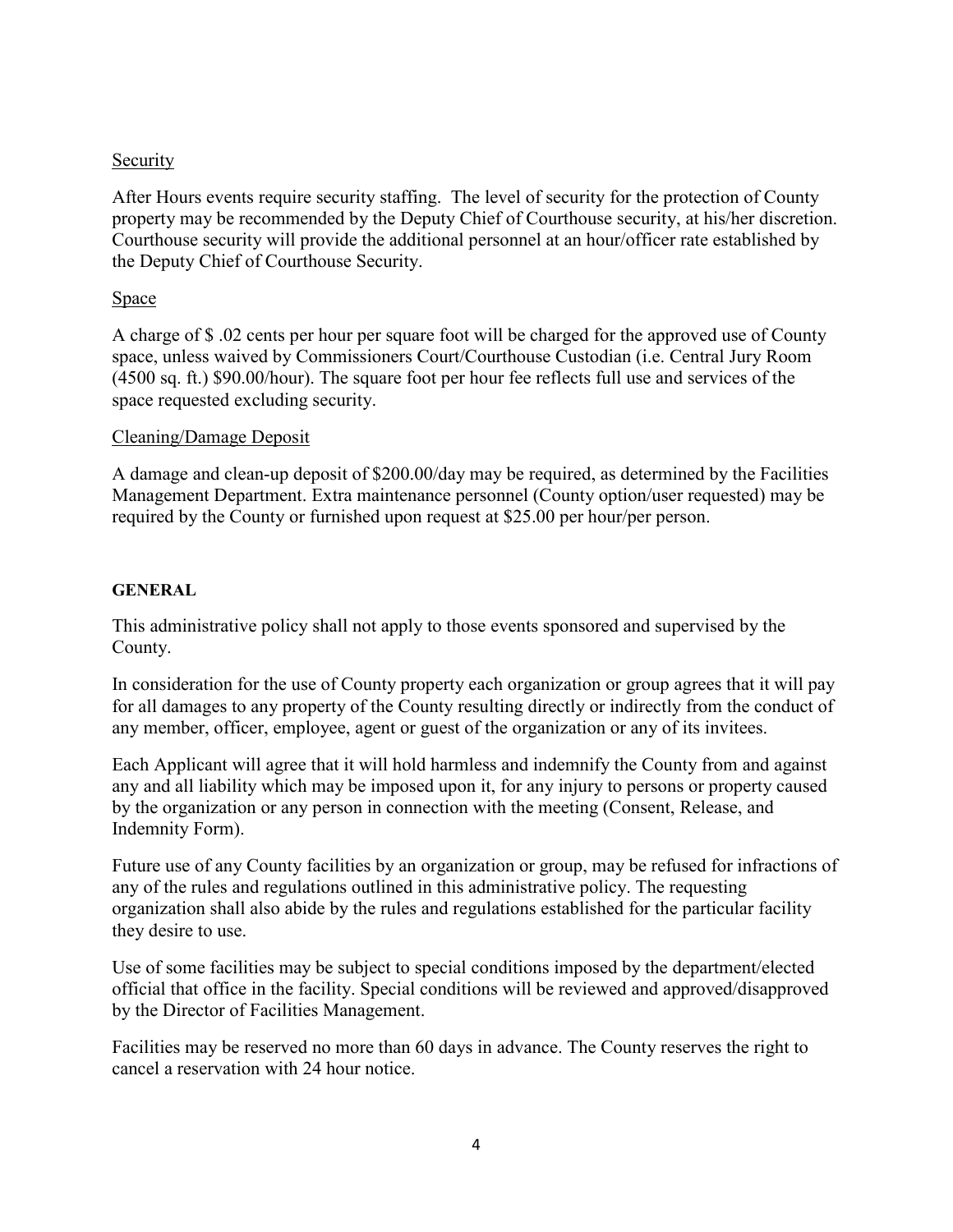Individuals, organizations or groups may not normally reserve County facilities for more than one meeting per month, and continuing requests (for more than one date/use) are not permitted. Admissions fees and promotional or advertising campaigns directed at profit-making may not be conducted.

Posting of bulletins, schedules, posters, etc., concerning the scheduled meeting shall be limited to official bulletin boards. Only bulletins and announcements concerning the facts (time, date, place, subject, organization, etc.) about scheduled meetings may be posted. All such bulletins and announcements must be approved by the Facilities Management Department prior to being posted. The posting of partisan political material is prohibited. All bulletins and announcements must be removed immediately following the meeting (Refer to Administrative Policy 2.5).

All members of the organization and the audience attending a meeting must vacate the County facility by the time shown on the written request.

Only non-alcoholic refreshments may be served. The County does not furnish equipment. Any rules and regulations on food service for specific buildings will be observed.

Organizations showing videotapes, films or slides must provide both projector and operator.

Organizations requiring a public address system must make their own arrangements for equipment in those facilities not possessing such equipment.

Every organization or group will be responsible for securing windows, turning off lights, replacing furniture as originally found and straightening and cleaning up the rooms that they use in a County facility.

The Facilities Management Department may refuse the use of County facility if it appears that the use may likely provoke or add to a public riot or a breach of the peace, or create a clear and present danger to the peace and welfare of the County facility.

### **RESPONSIBILITIES**

Requests for the utilization of County facilities for meeting purposes shall be decided by the Facilities Management Department which will coordinate use with the appropriate Department Head/Official responsible for the daily control of scheduling for that particular room. All other requests, particularly those for significant activities, i.e., commercial film productions, recordings, photo layouts, etc., shall be decided by the Facilities Management Department with the approval of the appropriate elected official. The Facilities Management Department will notify the Commissioners Court of any significant activities scheduled for County facilities. In all cases, the use of County facilities will be coordinated and administered by the Facilities Management Department.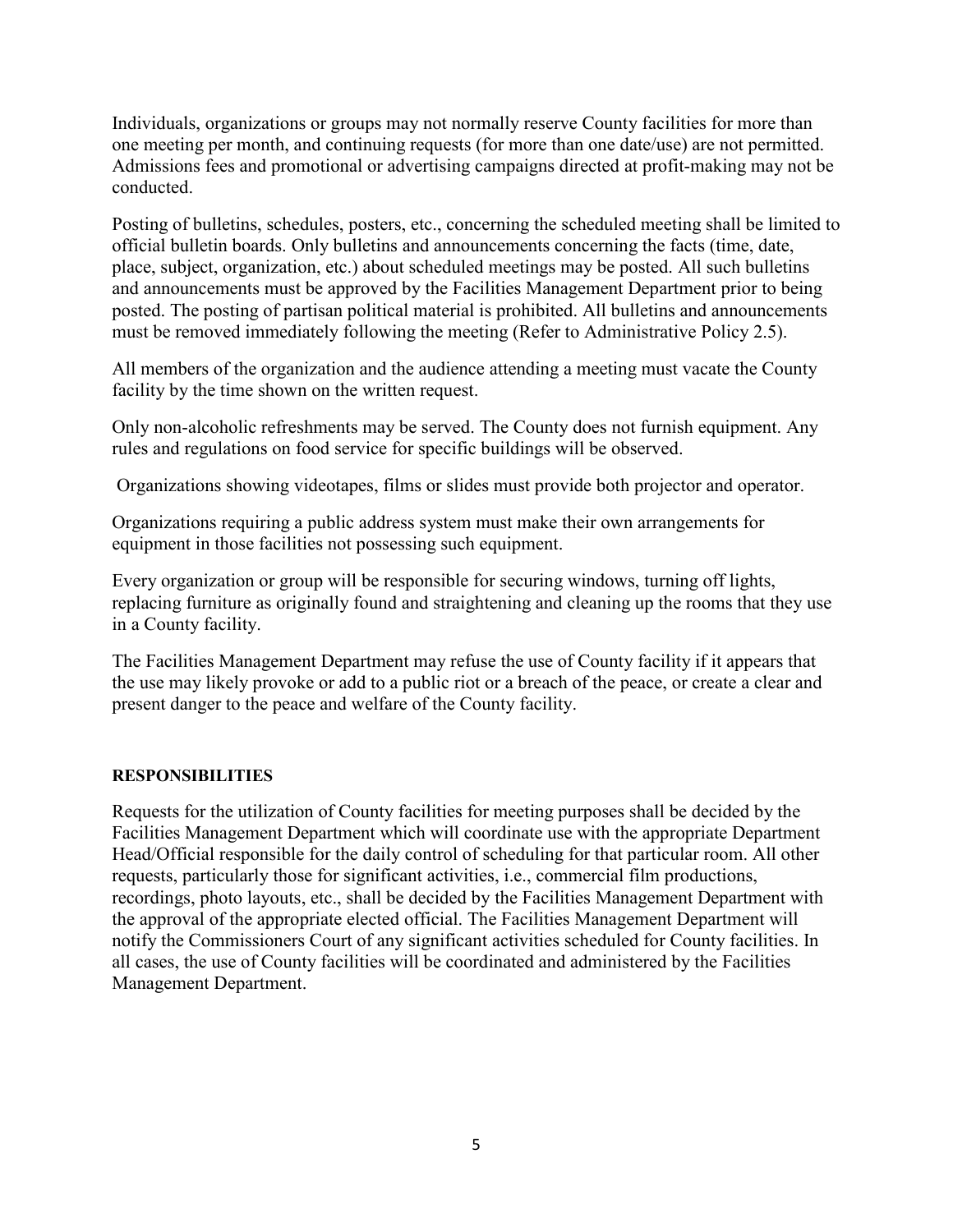## **PROCEDURE**

Upon submission of a written request, the Facilities Management Department will review request for the use of County facilities, subject to the provisions of this administrative policy. The Director of Facilities Management shall approve or disapprove all requests in writing.

In the event of an approval, the Facilities Management Department, or a designee will:

- 1. Coordinate the reservation of a specific meeting room with the person who has daily control of scheduling for that particular room.
- 2. Coordinate with Maintenance and Operations staff and the Deputy Chief of Court Security any special arrangements, over and above the normal staff on duty, for the date and time of the scheduled meeting/event.
- 3. Notify the head of Court Security of any functions occurring in Bexar County Buildings, Grounds and Facilities.
- 4. Notify Maintenance and Operations staff of any function occurring in County buildings and facilities that are under his direct custodial/maintenance responsibility.
- 5. Maintain a readily available schedule of fees charged for use of County buildings and facilities. Make determination as to when additional staff is required.
- 6. Notify when the applicant of the status of the request within five working days of receipt of request.

The appropriate Department Head/Official will:

1.) Review request to determine availability of space requested.

The Deputy Chief of Courthouse Security will:

- 1.) Review request and make recommendations pertaining to security to the Facilities Management Department.
- 2.) If additional personnel is approved, will schedule manpower as needed.

In the event an application is denied by the Facilities Management Department, the matter may be appealed to the Commissioners Court. The appeal process will consist of filing a formal appeal letter with the Commissioners Court Administrator requesting to be heard at the next regularly scheduled Commissioners Court meeting.